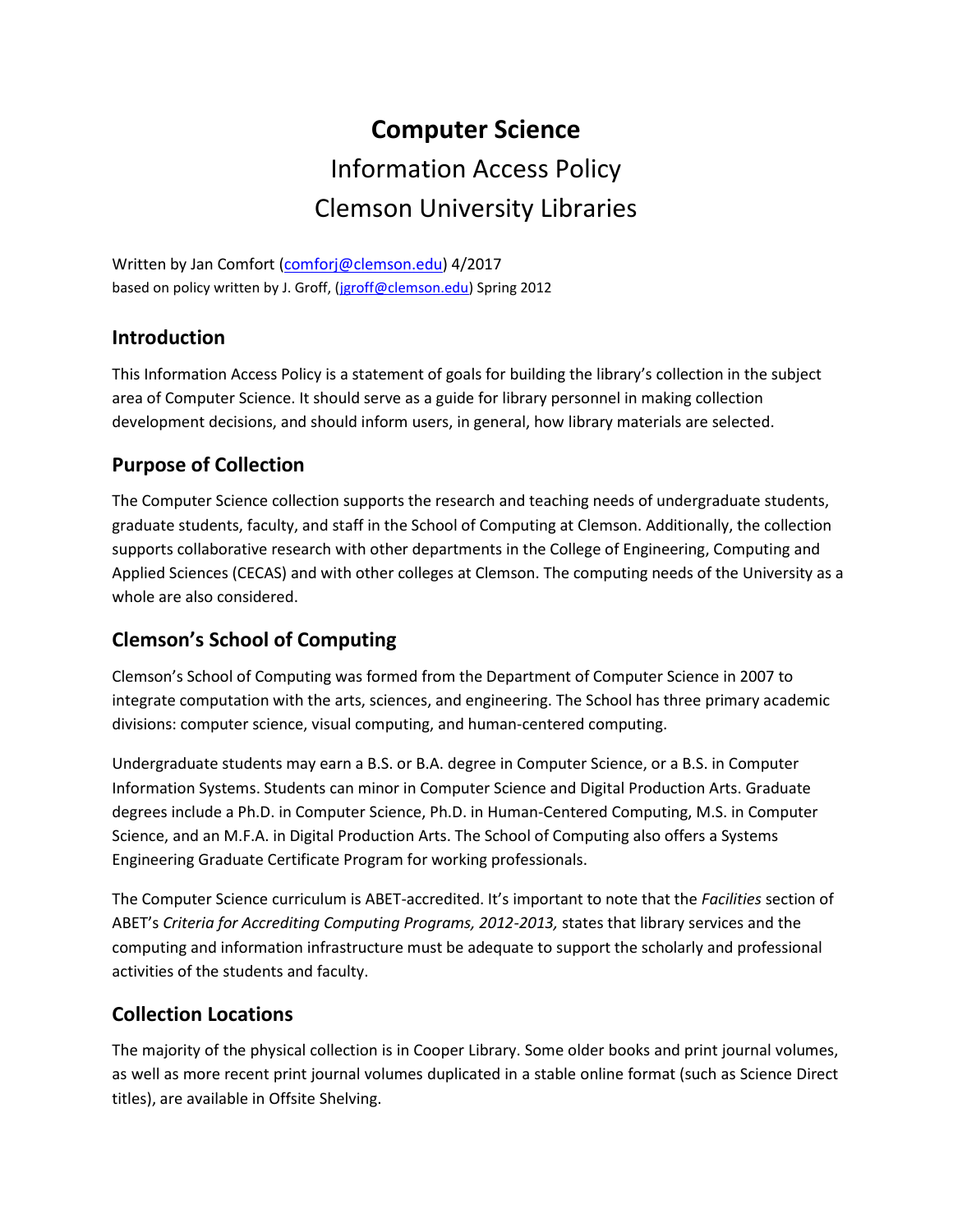# **General Collection Guidelines**

**Languages:** English is the primary language of the collection. Materials in languages other than English are not actively selected.

**Geographic Guidelines:** No geographical limitations will be placed on the acquisition of Computer Science materials.

**Chronological Guidelines:** Emphasis is on current research and development, but retrospective collecting may also be done at the request of faculty in support of their research and teaching.

**Types of Materials Selected:** Emphasis is on research materials and materials to support the curricula of Clemson's School of Computing, and the curricula in related disciplines. The collection includes monographs, journals and other serials, reference works, indexes and abstracts, and data collections.

Graduate level texts and books written on specific programming languages are acquired extensively, while basic undergraduate textbooks whose primary function is instruction are usually excluded.

Biographies and works on the history of Computer Science are acquired very selectively. Materials published by Clemson University authors will be purchased as requested. Books on popular software packages and programming languages will be purchased selectively. Industry standards and/or technical reports will be purchased for individuals as requested.

Indexes and abstracts are licensed as online databases; the ACM Digital Library, IEEE Xplore, Engineering Village (Includes INSPEC, Compendex, & Engineering Index backfiles), and Web of Science are several examples of subscribed resources most used by researchers in Computer Science. Given that access to computer science journals is key to the success of Clemson researchers across colleges and departments at Clemson, every effort will be made to increase the size of Clemson's journals collection in Computer Science.

**Format of Materials:** No format is excluded. For journals, indexes, reference works, and data collections, the online versions are preferred. Books and book series are increasingly purchased in electronic format. eBook packages from major vendors are particularly important. Duplication of formats will largely be avoided.

**Library of Congress Classifications:** The predominant LC classifications of the collection are QA75-76, but supporting materials may also be purchased in other LC Subclasses.

| <b>Computer Science</b> |                                        |  |
|-------------------------|----------------------------------------|--|
| <b>LC Class</b>         | Subject                                |  |
| QA75-76.95              | Calculating machines                   |  |
| QA75.5-76.95            | Electronic computers. Computer science |  |
| QA76.75-76.765          | Computer software                      |  |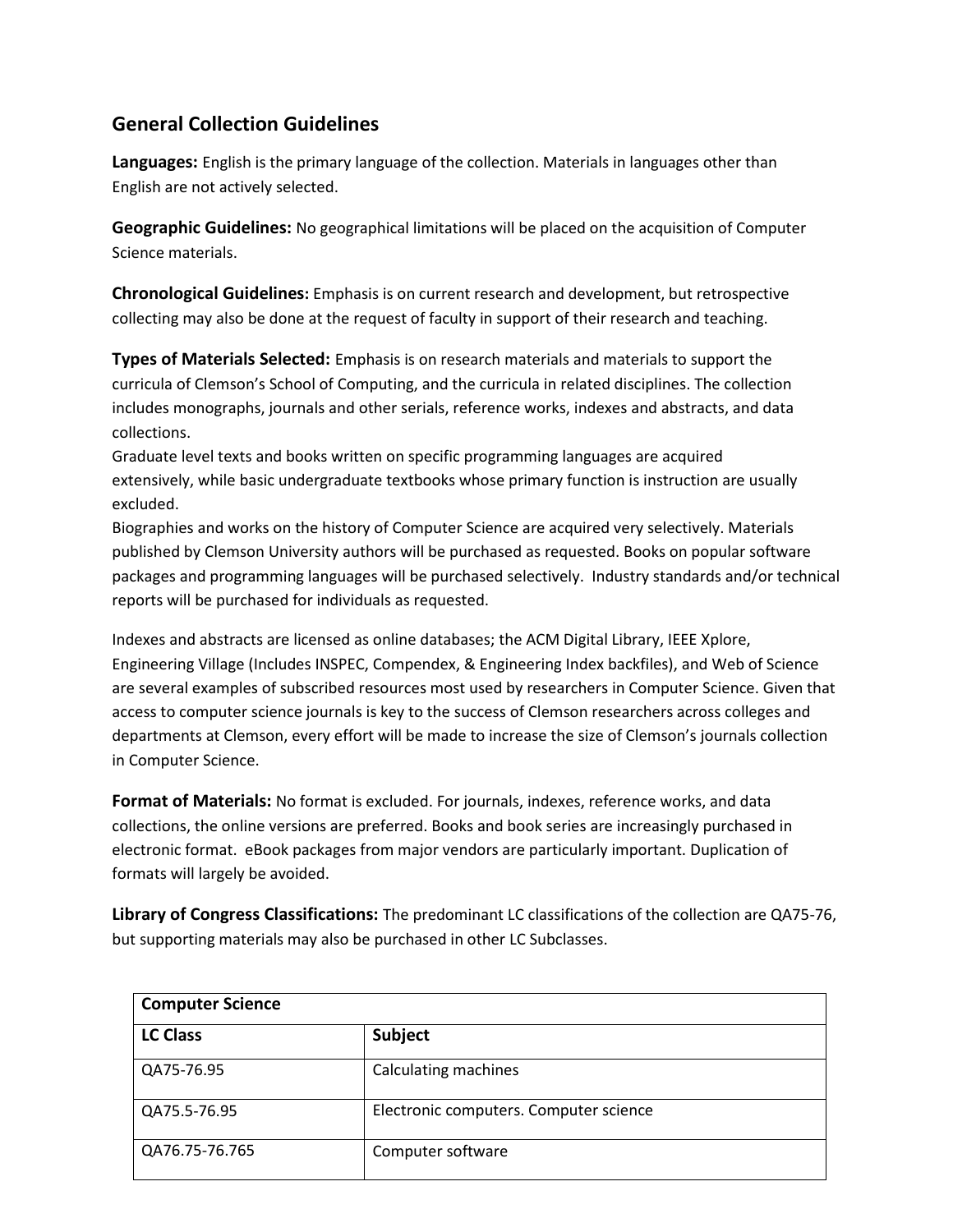# **Selection Tools**

Faculty input and research interests will be given the highest priority in selection decisions. In addition, circulation statistics, publisher catalogs, and book reviews will be used in selecting monographs. Impact factors and available journal usage statistics may play a role in journal selection decisions. Interlibrary Loan requests will also be monitored so that materials frequently requested from other institutions may be purchased.

#### **Selection, Evaluation, and Assessment Tools**

- Faculty requests and recommendations
- Faculty requests forwarded from ILL as books currently in print and appropriate for the collection
- Approval notifications from YBP identified as titles that fit the needs of the library's collection
- Vendor databases (such as YBP GOBI, and ScienceDirect)
- Review sources, e.g. *Choice, Books for College Libraries,* and *Magazines for Libraries*
- Indexes, bibliographies, and series lists
- Review of the teaching and research interests of the Electrical and Computer Engineering faculty
- Interlibrary loan and circulation activity
- Publishers' catalogs
- Usage statistics for databases, e-journals and e-books

## **Access to Materials not Available at Clemson**

Interlibrary Loan is the primary method of accessing both monographic materials and published articles. Books available from other research institutions in South Carolina can be supplied by [Pascal Delivers,](http://www.clemson.edu/library/interlib_loan/pascal.html) also free to Clemson University students, faculty and staff.

## **LibGuides**

A Library Guide for Computer Science is linked on the Library's Research and Course Guides page http://clemson.libguides.com/ as well as the Research page<http://libraries.clemson.edu/research/>

## **Weeding**

Monographic material published ten years prior to the current date that has not circulated within the last five years will be considered for weeding. Older materials that have not circulated recently may be kept for historical and/or reference purposes.

Books will be removed from the collection if they are in poor condition and cannot be repaired. Every effort will be made to replace high-use titles.

Print serials may be sent to Offsite Shelving if they are duplicated in a stable online format.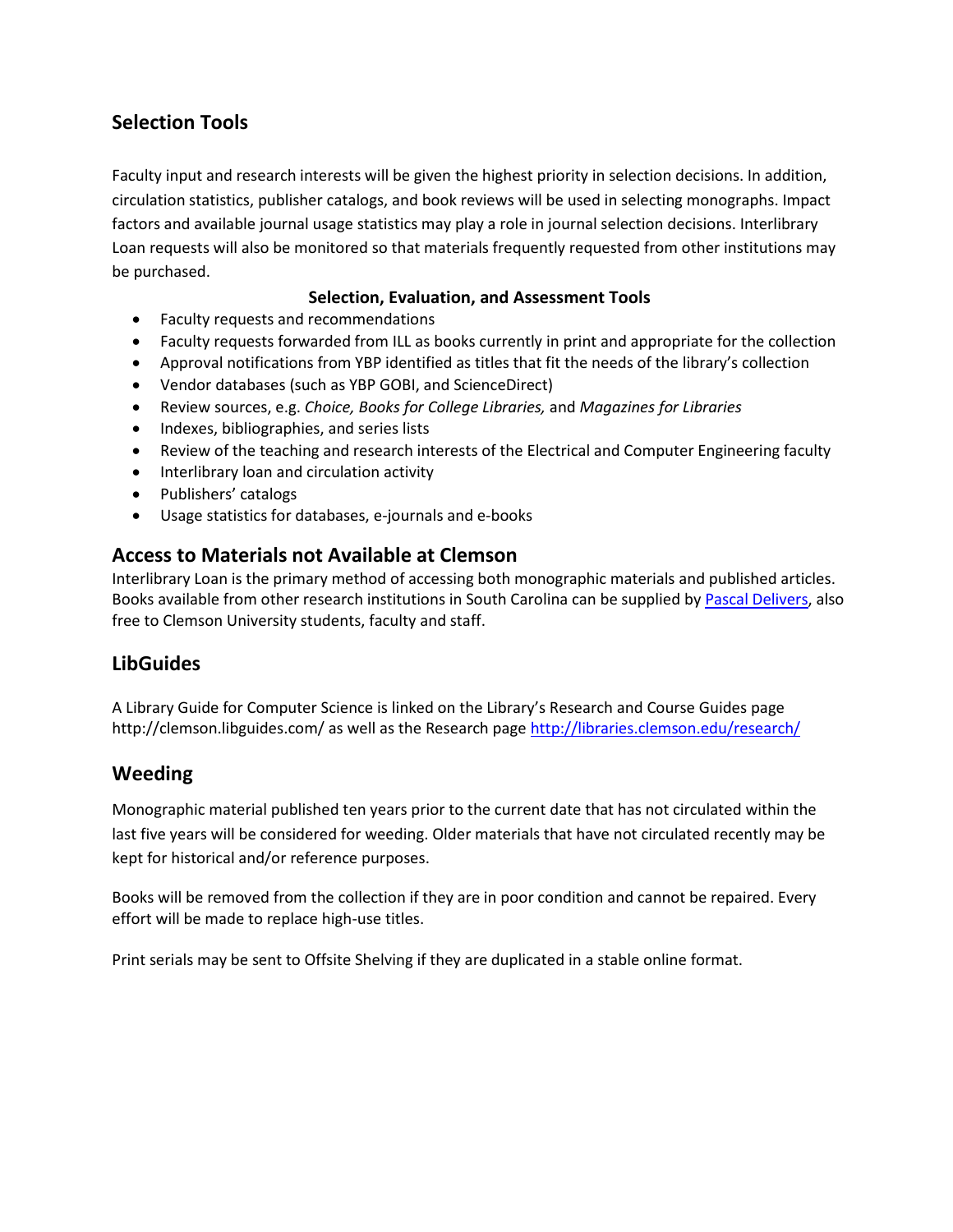# **Appendix One – Undergraduate Program**

#### **Bachelors Degree Programs**

The School of Computing offers three undergraduate degree programs each containing a strong and common technical core that emphasizes the development of programming and problem solving skills:

- **B.S. in Computer Science**, accredited by the Computing Accreditation Commission of [ABET, Inc.](http://www.abet.org/) [\[Program Requirements\]](http://www.clemson.edu/cecas/departments/computing/files/undergraduates/curricula/BS_CS_by_area.pdf) [\[Sample Four Year Schedule\]](http://www.clemson.edu/cecas/departments/computing/files/undergraduates/curricula/AY1617/BS-CS-AY1617.pdf)
- **B.A. in Computer Science** [\[Program Requirements\]](http://www.clemson.edu/cecas/departments/computing/files/undergraduates/curricula/BA_CS_by_area.pdf) [\[Sample Four Year Schedule\]](http://www.clemson.edu/cecas/departments/computing/files/undergraduates/curricula/AY1617/BA-CS-AY1617.pdf)
- **B.S. in Computer Information Systems** [Program Requirements] [\[Sample Four Year Schedule\]](http://www.clemson.edu/cecas/departments/computing/files/undergraduates/curricula/AY1617/BS-CIS-AY1617.pdf) [\[Additional College of Business Fees\]](http://www.clemson.edu/cbbs/students/fees.html)
- **Side-by-Side Comparison** [\[Program Comparison\]](http://www.clemson.edu/cecas/departments/computing/files/undergraduates/curricula/AY1617/Comparisons-AY1617.pdf)

The programs share a common computer science core, but typically differ in requirements during the junior and senior years with different emphases in areas outside of computer science:The BS-CS degree requires more required mathematics, science, and computer science coursework.

- The BA-CS degree requires four semesters of a foreign language course and a minor.
- The BS-CIS degree requires business, accounting, and information systems coursework.

#### *Combined Bachelors/Masters Degree Program\*

The School of Computing offers a combined BS-MS education plan which allows students to apply up to nine hour of graduate (6000- and 8000-level courses) towards both the BS and MS degrees. Participating students must have at least 90 semester hours (junior standing) and a minimum GPA of 3.4.

#### *Honors Program*

Departmental Honors in computer science requires taking a junior-year honors seminar and a senior-year honors thesis (for a total of 7-8 credit hours). Please see Mrs. Gail Grieger or Dr. Chris Plaue for honors advising. The previous honors advisor, Dr. Jim Martin, also maintains [additional information](http://people.cs.clemson.edu/~jmarty/HonorsProgram/HonorsProgram.html) and frequently asked questions.

#### *Minors*

The School of Computing offers two minor programs to allow Clemson students the opportunity to add a technical component to their degree:

- **Computer Science**
- **Digital Production Arts**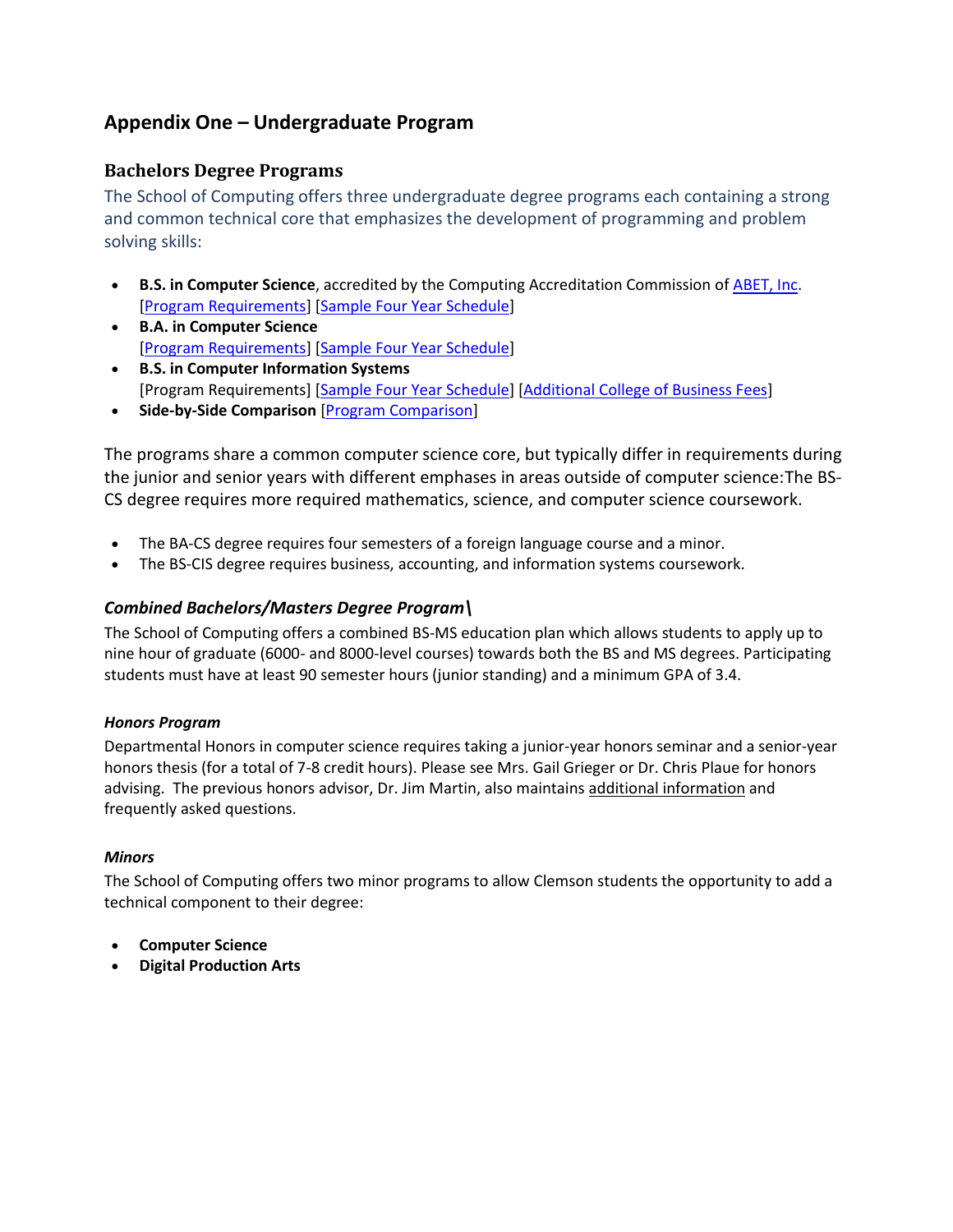# **Undergraduate Courses in Computer Science**

**CPSC 1010/1011, Computer Science I 4 (3,2)** Introduction to modern problem solving and programming methods. Special emphasis is placed on algorithm development and software life cycle concepts. Includes use of appropriate tools and discusses ethical issues arising from the impact of computing upon society. Intended for students concentrating in computer science or related fields. Includes Honors sections. Preq or concurrent enrollment: MATH 1020 or MATH 1040 or MATH 1050 or MATH 1060 or MATH 1080 or MATH 2070. Students who do not meet the prerequisite, but who score a satisfactory score on the Clemson Mathematics Placement Test, or have AP or transfer credit for their math requirements, may request a registration override from the instructor.

**CPSC 1020/1021, Computer Science II 4 (3,2)** Continuation of CPSC 1010. Continued emphasis on problem solving and program development techniques. Examines typical numerical, nonnumerical, and data processing problems. Introduces basic data structures.

**CPSC 1040/1041 Introduction to the Concepts and Logic of Computer Programming 2 (1,2)** Intro to the concepts and logic of computer programming. Simple models are used to introduce basic techniques for developing a programmed solution to a given problem. Problem solving techniques are considered.

**CPSC 1110/1111 Introduction to Programming in C 3 (2,2)** Introduction to computer programming in C and its use in solving problems. Intended primarily for technical majors. Basic instruction in programming techniques, algorithms and standard Unix software development tools and utilities

**CPSC 1150 Introduction to Computational Science 3 (3,0)** Intro to systems thinking. Includes development of dynamical systems models using visual modeling tools and development of dynamical systems using agent based software. Class material investigates elementary science and engineering models.

**CPSC 1200/1201 Introduction to Information Technology 3 (2,2)** Investigation of ethical and societal issues based on the expanding integration of computers into our everyday lives. Considers historical background, terminology, new technologies and the projected future of computers. Includes practical experience with common computer software technologies.

**CPSC 1610 Introduction to Visual Basic Programming 3 (2,2)** Introduction to programming using the Visual Basic language. Topics include simple and complex data types, arithmetic operations, control flow, files, and database programming. Several projects are implemented during the semester.

**CPSC 1990 Creative Inquiry in Computing 1-3 (1-3)** Students engage in faculty-led research in the context of a team effort. May be repeated for a maximum of six credits.

**CPSC 2070 Discrete Structures for Computing 3 (3)** Introduces ideas and techniques from discrete structures that are widely used in the computing sciences. Topics emphasize techniques of rigorous argumentation and application to the computing disciplines.

**CPSC 2100/2101 Programming Methodology 4 (3,2)** Introduction to programming techniques and methodology. Topics include structured programming, stepwise refinement, program design and implementation techniques, modularization criteria, program testing and verification, basic data structures, and analysis of algorithms. Credit may not be received for both CPSC 1020 and 2100.

**CPSC 2120/2121 Algorithms and Data Structures 4 (3,2)** Study of data structures and algorithms fundamental to computer science; abstract data-type concepts; measures of program running time and time complexity; algorithm analysis and design techniques.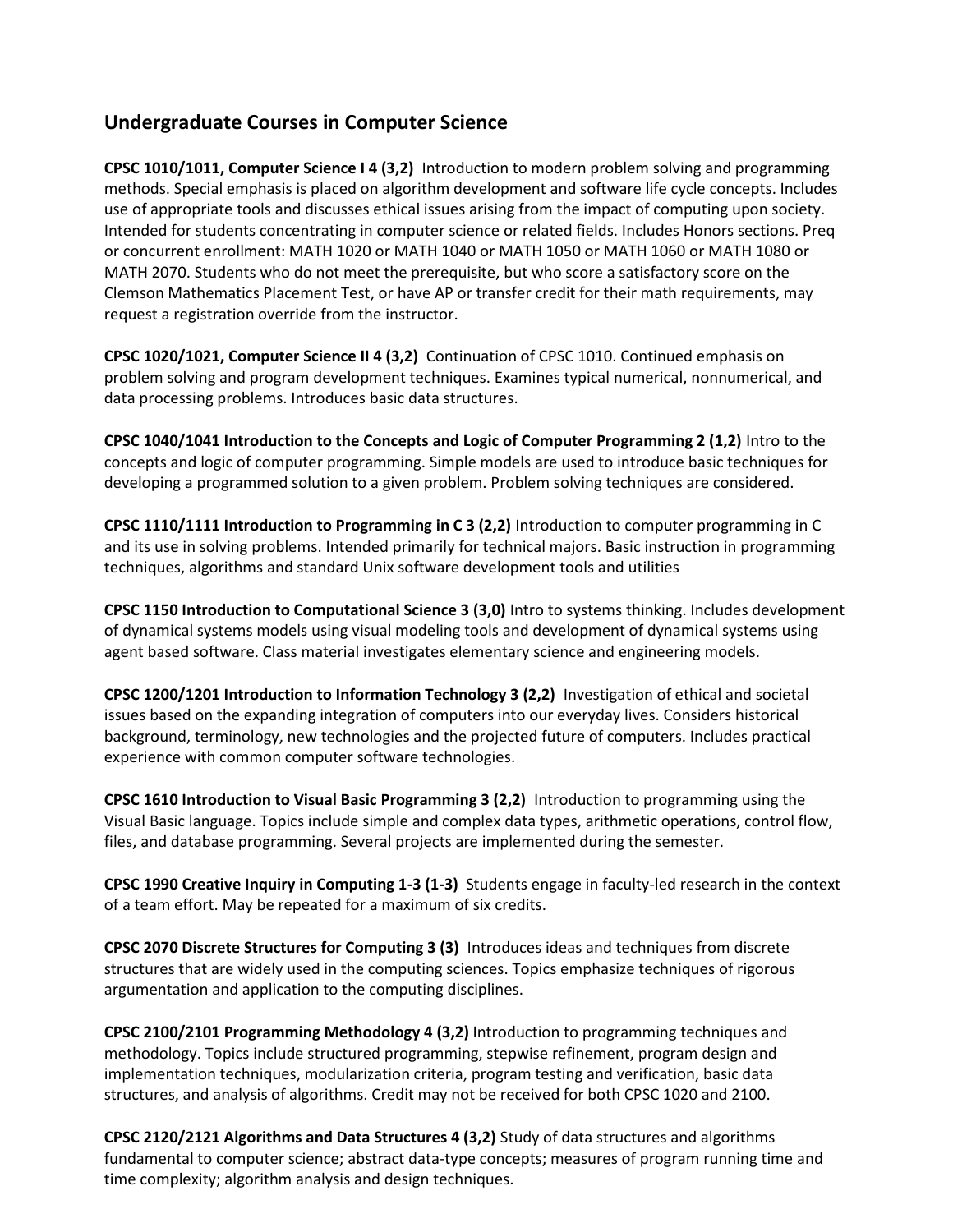**CPSC 2150/2151 Software Development Foundations 3 (2,2)** Intensive study of software development foundations. Advanced coverage of programming language primitives, function-level design principles, and standard development and debugging tools. Introductory coverage of module-level design principles, program specification and reasoning principles, and validation and verification techniques.

**CPSC 2200 Microcomputer Applications 3 (3)** Applications of microcomputers to formulate and solve problem models. Emphasizes applications development in database and spreadsheet environments. Current software products are used. Students are expected to have experience with word processing and spreadsheet applications.

**CPSC 2310/2311 Introduction to Computer Organization 4 (3,2)** Study of the machine architectures on which algorithms are implemented and requirements of architectures that support high-level languages, programming environments, and applications.

**CPSC 2810 Selected Topics in Computer Science 1-4 (1-4)** Areas of computer science in which new trends arise. Innovative approaches to a variety of problems in the use and understanding of basic computing concepts are developed and implemented.

**CPSC 2910 Seminar in Professional Issues I 1 (1)** Considers the impact of computer use on society. Discusses ethical use of software and protection of intellectual property rights. Profession is viewed historically; organizations important to the profession are discussed; the development process for standards is presented; and students are introduced to the professional literature.

**CPSC (ECE) 3220 Introduction to Operating Systems 3 (3)** Detailed study of management techniques for the control of computer hardware resources. Topics include interrupt systems, primitive level characteristics of hardware and the management of memory, processor, devices, and data.

**CPSC 3300 Computer Systems Organization 3 (3)** Introduction to the structure of computer systems. Various hardware/software configurations are explored and presented as integrated systems. Topics include digital logic, basic computer organization, computer arithmetic, memory organization, input/ output organizations, interrupt processing, multiprocessors, and cluster computers.

**CPSC 3500 Foundations of Computer Science 3 (3)** Development of the theoretical foundations of programming, algorithms, languages, automata, computability, complexity, data structures, and operating systems; a broad range of fundamental topics is consolidated and extended in prep for further study.

**CPSC (ECE) 3520 Programming Systems 3 (3)** Second course in programming languages and systems. Topics include assemblers, compilers, and syntactical methods; string manipulation and list processing; concepts of executive programs and operating systems; introduction to time-sharing systems.

**CPSC 3600 Networks and Network Programming 3 (3)** Introduction to basic concepts of computer network technologies and network programming. Topics include network programming, layered protocol architectures, local and wide area networks, internetwork and intranetwork concepts, security. Socket level programming is introduced and used throughout the course.

**CPSC 3620 Distributed and Cluster Computing 3 (3)** Introduction to the basic technology of and programming techniques for distributed and cluster computing. Standard techniques for developing parallel solutions to problems are introduced and implemented. Software systems that provide highlevel abstractions for data communications are considered.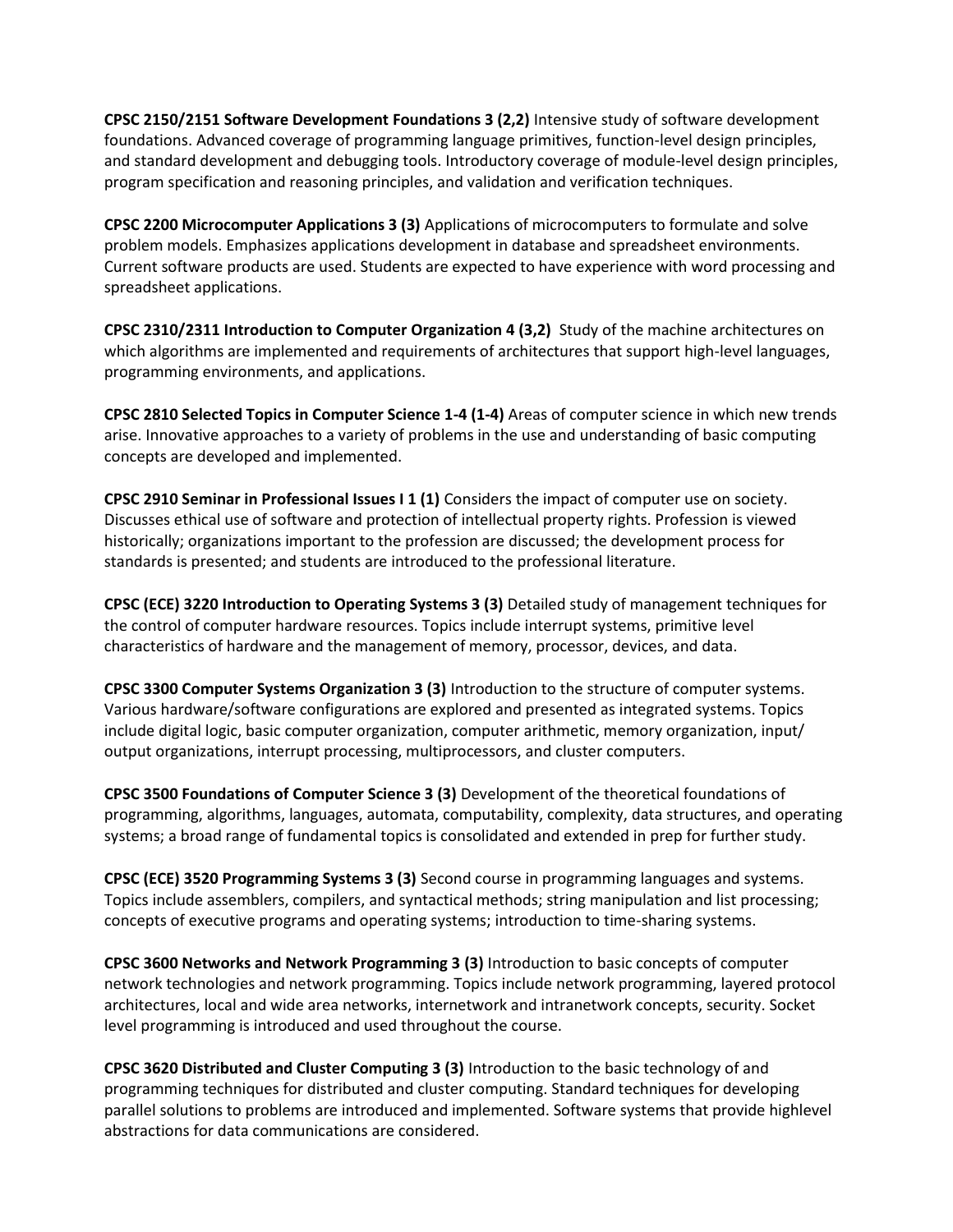**CPSC 3710 Systems Analysis 3 (3)** Incorporates a study of the decision-making process at all levels with the logical design of information systems. Extensive study of the system life cycle with emphasis on current as well as classical techniques for describing data flows, data structures, file design, etc.

**CPSC 3720 Introduction to Software Engineering 3 (3)** Intensive introduction to software engineering. Focuses on each major phase of the software lifecycle. Introductory coverage of requirements analysis, requirements modeling, design modeling, and project management. Intermediate coverage of modulelevel design principles, program specification and reasoning principles, and program validation and verification techniques.

**CPSC 3950 Honors Seminar 1 (1)** Research topics in various areas of computer science are presented. Methods for identifying and initiating research projects are considered.

**CPSC 3990 Advanced Creative Inquiry in Computing 1-3 (1-3)** Upper-division students engage in facultyled research in the context of a team effort. May be repeated for a maximum of six credits.

**CPSC 4040 Computer Graphics Images 3 (3)** Presents the theory and practice behind the generation and manipulation of two-dimensional digital images within a computer graphics context. Image representation and storage, sampling and reconstruction, color systems, affine and general warps, enhancement and morphology, compositing, morphing, and non-photorealistic transformations.

**CPSC 4050\* Computer Graphics 3 (3)** Computational, mathematical, physical and perceptual principles underlying the production of effective three-dimensional computer graphics imagery.

**CPSC 4110\* Virtual Reality Systems 3 (3)** Design and implementation of software systems necessary to create virtual environments. Discusses techniques for achieving real-time, dynamic display of photorealistic, synthetic images. Includes handson experience with electromagnetically-tracked, headmounted displays and requires, as a final project, the design and construction of a virtual environment.

**CPSC 4120\* Eye Tracking Methodology and Applications 3 (3)** Intro to the human visual system; visual perception; eye movements; eye tracking systems and applications in psychology, industrial engineering, marketing, and computer science; hands-on experience with real time, corneal-reflection eye trackers, experimental issues. Final project requires the execution and analysis of an eye tracking experiment

**CPSC 4140\* Human and Computer Interaction 3 (3)** Survey of human and computer interaction, its literature, history, and techniques. Covers cognitive and social models and limitations, hardware and software interface components, design methods, support for design, and evaluation methods.

**CPSC 4160\* 2-D Game Engine Construction 3 (3)** Introduction to tools and techniques necessary to build 2-D games. Techniques draw from subject areas such as software engineering, algorithms, and artificial intelligence. Students employ techniques such as sprite animation, parallax scrolling, sound, AI incorporated into game sprites, and the construction of a game shell.

**CPSC 4200\* Computer Security Principles 3 (3)** Covers principles of information systems security, including security policies, cryptography, authentication, access control mechanisms, system evaluation models, auditing, and intrusion detection. Computer security system case studies are analyzed.

**CPSC 4240\* System Administration and Security 3 (3)** Covers topics related to the administration and security of computer systems. Primary emphasis is on the administration and security of contemporary operating systems.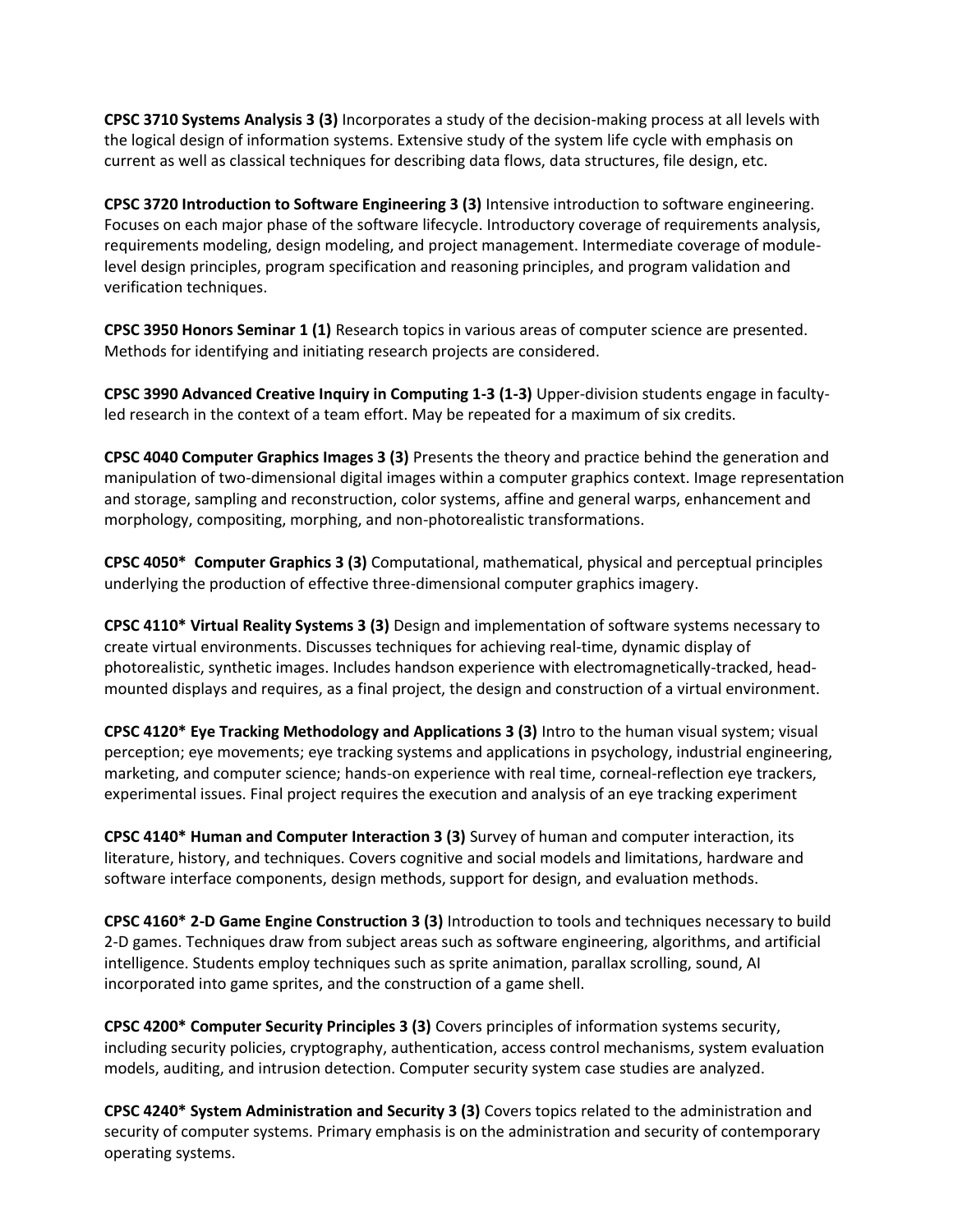**CPSC 4280\* Design and Implementation of Programming Languages 3 (3)** Overview of programming language structures and features and their implementation. Control and data structures found in various languages are studied. Also includes runtime organization and environment and implementation models.

**CPSC 4550\* Computational Science 3 (3)** Introduction to the methods and problems of computational science. Uses problems from engineering and science to develop mathematical and computational solutions. Case studies use techniques from Grand Challenge problems. Emphasizes the use of networking, group development, and modern programming environments.

**CPSC 4620\* Database Management Systems 3 (3)** Introduction to database/data communications concepts as related to the design of online information systems. Problems involving structuring, creating, maintaining, and accessing multiple-user databases are presented and solutions developed. Comparison of several commercially available teleprocessing monitor and database management systems is made.

**CPSC 4630\* On-line Systems 3 (3)** In-depth study of the design and implementation of transaction processing systems and an introduction to basic communications concepts. A survey of commercially available software and a project using one of the systems are included.

**CPSC 4720\* Software Development Methodology 3 (3)** Advanced topics in software development methodology. Techniques such as chief programmer teams, structured design and structured walkthroughs are discussed and used in a major project. Emphasizes the application of these techniques to large-scale software implementation projects. Also includes additional topics such as mathematical foundations of structured programming and verification techniques.

**CPSC (ECE) 4780\* General Purpose Computation on Graphical Processing Units 3 (3)** Instruction in the design and implementation of highly parallel, GPU-based solutions to computationally intensive problems from a variety of disciplines. The OpenCL language with inter-operable OpenGL components is used. Applications to models of physical systems are discussed in detail.

**CPSC 4810\* Selected Topics 1-3 (1-3)** Areas of computer science in which nonstandard problems arise. Innovative approaches to problem solutions which draw from a variety of support courses are developed and implemented. Emphasizes independent study and projects. May be repeated for a maximum of six credits, but only if different topics are covered. Includes Honors sections.

**CPSC 4820\* Special Topics in Computing 3 (3)** In-depth treatment of topics not fully covered in regular courses. Topics vary from semester to semester. May be repeated, but only if different topics are covered.

**CPSC 4910/4911 Seminar in Professional Issues II 3 (2,2)** Considers the impact of computing system development on society. Discusses ethical issues in the design and development of computer software. Students discuss standards for professional behavior, the professional's responsibility to the profession, and techniques for maintaining currency in a dynamic field.

**CPSC 4950 Senior Thesis Research (Honors) 1-3 (1-3)** Directed individual research project for honors students supervised by departmental faculty. May be repeated for a maximum of six credits.